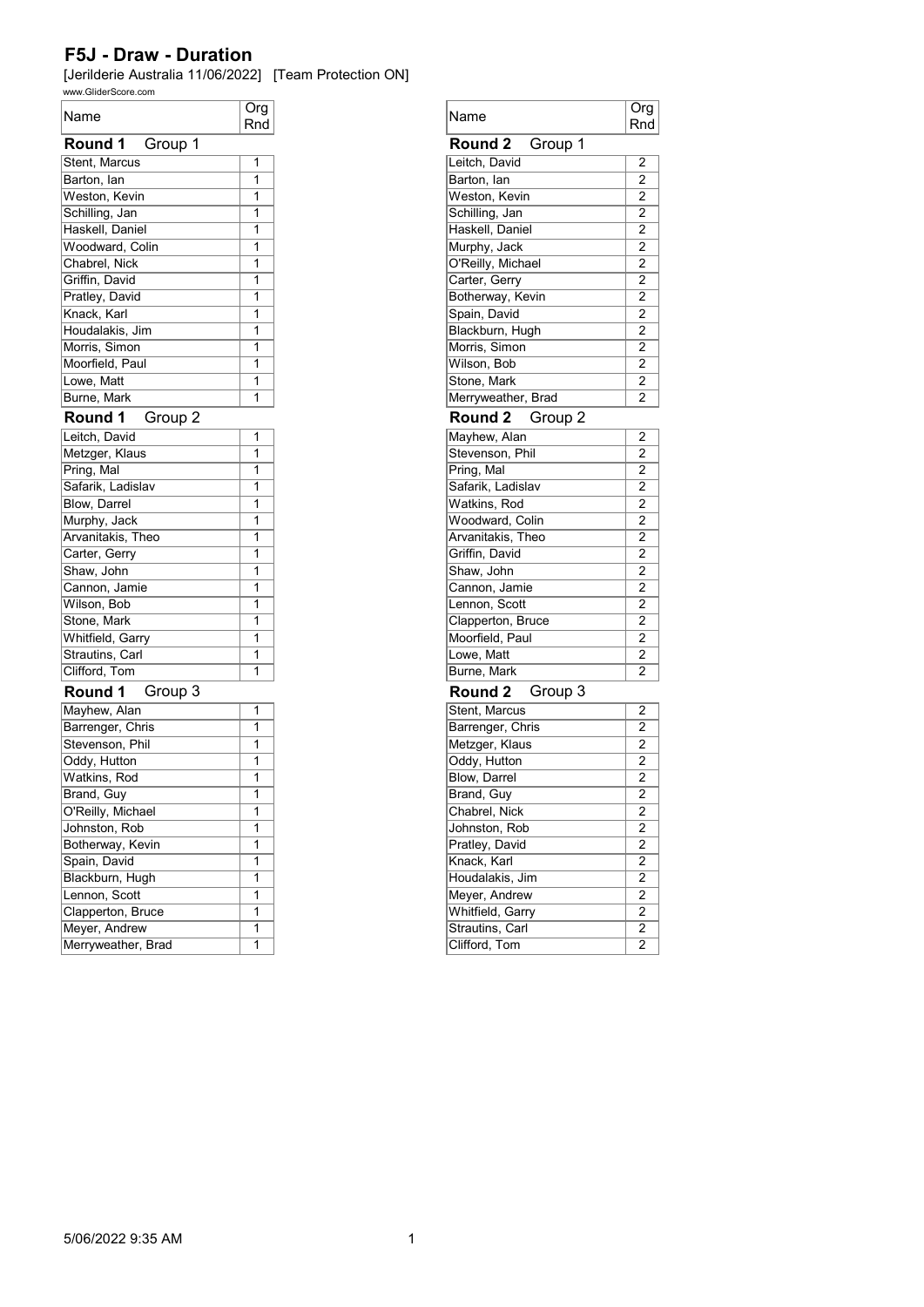| Name                      | Org<br>Rnd                |
|---------------------------|---------------------------|
| <b>Round 3</b><br>Group 1 |                           |
| Stent, Marcus             | 3                         |
| Stevenson, Phil           | $\overline{3}$            |
| Oddy, Hutton              | $\overline{3}$            |
| Watkins, Rod              | $\overline{\mathbf{3}}$   |
| Murphy, Jack              | $\overline{\overline{3}}$ |
| O'Reilly, Michael         | 3                         |
| Carter, Gerry             | 3                         |
| Pratley, David            | $\overline{\mathsf{3}}$   |
| Houdalakis, Jim           | $\overline{\mathbf{3}}$   |
| Lennon, Scott             | $\overline{\overline{3}}$ |
| Wilson, Bob               | 3                         |
| Stone, Mark               | $\overline{3}$            |
| Whitfield, Garry          | $\overline{\mathbf{3}}$   |
| Lowe, Matt                | $\overline{\overline{3}}$ |
| Burne, Mark               | $\overline{\mathbf{3}}$   |
|                           |                           |
| Round 3<br>Group 2        |                           |
| Leitch, David             | $\overline{3}$            |
| Barrenger, Chris          | $\overline{\mathbf{3}}$   |
| Weston, Kevin             | 3                         |
| Pring, Mal                | $\overline{3}$            |
| Safarik, Ladislav         | $\overline{\mathbf{3}}$   |
| Haskell, Daniel           | $\overline{\overline{3}}$ |
| Woodward, Colin           | $\overline{\overline{3}}$ |
| Chabrel, Nick             | 3                         |
| Johnston, Rob             | $\overline{\mathbf{3}}$   |
| Botherway, Kevin          | 3                         |
| Knack, Karl               | $\overline{\overline{3}}$ |
| Cannon, Jamie             | $\overline{\overline{3}}$ |
| Clapperton, Bruce         | $\overline{\mathbf{3}}$   |
| Meyer, Andrew             | 3                         |
| Merryweather, Brad        | $\overline{\overline{3}}$ |
| Group 3<br><b>Round 3</b> |                           |
| Mayhew, Alan              | 3                         |
| Barton, Ian               | $\overline{\mathbf{3}}$   |
| Metzger, Klaus            | $\overline{3}$            |
| Schilling, Jan            | $\overline{3}$            |
| <b>Blow, Darrel</b>       | 3                         |
| Brand, Guy                | $\overline{3}$            |
| Arvanitakis, Theo         | 3                         |
| Griffin, David            | $\overline{3}$            |
| Shaw, John                | $\overline{\overline{3}}$ |
| Spain, David              | $\overline{\overline{3}}$ |
| Blackburn, Hugh           | $\overline{\overline{3}}$ |
| Morris, Simon             | 3                         |
| Moorfield, Paul           | $\overline{\overline{3}}$ |
| Strautins, Carl           | $\overline{\overline{3}}$ |
| Clifford, Tom             | $\overline{\mathbf{3}}$   |

| Org<br>Rnd                | Name                                  | $\overline{O}$ rg<br>Rnd |
|---------------------------|---------------------------------------|--------------------------|
|                           | Round 4<br>Group 1                    |                          |
| 3                         | Mayhew, Alan                          | 4                        |
| $\overline{3}$            | Barton, lan                           | 4                        |
| 3                         | Stevenson, Phil                       | 4                        |
| $\overline{3}$            | Schilling, Jan                        | 4                        |
| 3                         | Safarik, Ladislav                     | 4                        |
| 3                         | Watkins, Rod                          | 4                        |
| $\overline{3}$            | Murphy, Jack                          | 4                        |
| $\overline{3}$            | Chabrel, Nick                         | 4                        |
| $\overline{3}$            | Carter, Gerry                         | 4                        |
| 3                         | Pratley, David                        | 4                        |
| $\overline{3}$            | Cannon, Jamie                         | 4                        |
| $\overline{3}$            | Morris, Simon                         | 4                        |
| 3                         | Clapperton, Bruce                     | 4                        |
| $\overline{3}$            | Meyer, Andrew                         | 4                        |
| 3                         | Clifford, Tom                         | 4                        |
|                           | Round 4<br>Group 2                    |                          |
| 3                         | Leitch. David                         | 4                        |
| 3                         | Metzger, Klaus                        | 4                        |
| $\overline{3}$            | Pring, Mal                            | 4                        |
| $\overline{3}$            | Oddy, Hutton                          | 4                        |
| $\overline{3}$            | Haskell, Daniel                       | 4                        |
| $\overline{3}$            | Brand, Guy                            | 4                        |
| 3                         | Arvanitakis, Theo                     | 4                        |
| $\overline{\overline{3}}$ | Johnston, Rob                         | 4                        |
| 3                         | Botherway, Kevin                      | 4                        |
| $\overline{3}$            | Spain, David                          | 4                        |
| $\overline{3}$            | Houdalakis, Jim                       | 4                        |
| 3                         | Wilson, Bob                           | 4                        |
| $\overline{3}$            | Moorfield, Paul                       | 4                        |
| 3                         | Whitfield, Garry                      | 4                        |
| 3                         | Lowe, Matt                            | 4                        |
|                           | Group 3<br>Round 4                    |                          |
| 3                         | Stent, Marcus                         | 4                        |
| $\overline{3}$            | Barrenger, Chris                      | 4                        |
| $\overline{3}$            | Weston, Kevin                         | 4                        |
| 3                         | Blow, Darrel                          | 4                        |
| $\overline{\mathbf{3}}$   | Woodward, Colin                       | 4                        |
| 3                         | O'Reilly, Michael                     | 4                        |
| 3                         | Griffin, David                        | 4                        |
| $\overline{\mathbf{3}}$   | Shaw, John                            | 4                        |
| $\overline{\mathbf{3}}$   | Knack, Karl                           | 4                        |
| $\overline{\overline{3}}$ | Blackburn, Hugh                       | 4                        |
|                           | Lennon, Scott                         | 4                        |
| $\overline{\overline{3}}$ |                                       |                          |
|                           | Stone, Mark                           | 4                        |
|                           |                                       | 4                        |
| 3<br>3<br>3               | Merryweather, Brad<br>Strautins, Carl | 4                        |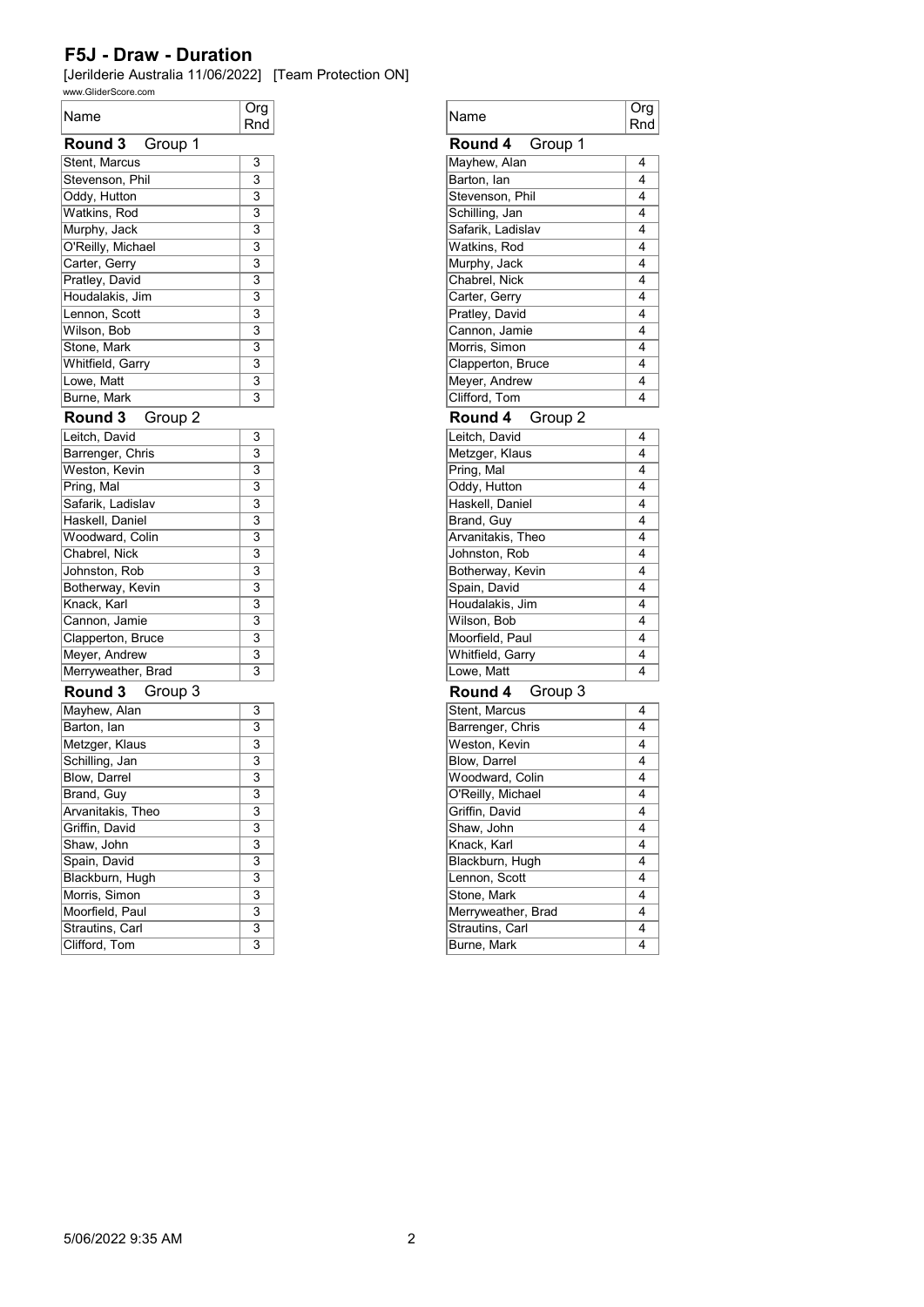| Name               | Org<br>Rnd     |
|--------------------|----------------|
| Round 5<br>Group 1 |                |
| Leitch, David      | 5              |
| Barton, lan        | 5              |
| Stevenson, Phil    | 5              |
| Pring, Mal         | 5              |
| Oddy, Hutton       | 5              |
| Blow, Darrel       | 5              |
| Woodward, Colin    | 5              |
| O'Reilly, Michael  | 5              |
| Griffin, David     | 5              |
| Shaw, John         | 5              |
| Houdalakis, Jim    | 5              |
| Morris, Simon      | 5              |
| Clapperton, Bruce  | $\overline{5}$ |
| Meyer, Andrew      | 5              |
| Whitfield, Garry   | 5              |
| Round 5<br>Group 2 |                |
| Mayhew, Alan       | 5              |
| Metzger, Klaus     | 5              |
| Haskell, Daniel    | 5              |
| Murphy, Jack       | 5              |
| Chabrel, Nick      | $\overline{5}$ |
| Carter, Gerry      | 5              |
| Botherway, Kevin   | 5              |
| Knack, Karl        | 5              |
| Blackburn, Hugh    | 5              |
| Lennon, Scott      | $\overline{5}$ |
| Wilson, Bob        | 5              |
| Moorfield, Paul    | 5              |
| Merryweather, Brad | 5              |
| Strautins, Carl    | 5              |
| Clifford, Tom      | 5              |
| Round 5 Group 3    |                |
| Stent, Marcus      | 5              |
| Barrenger, Chris   | 5              |
| Weston, Kevin      | 5              |
| Schilling, Jan     | 5              |
| Safarik, Ladislav  | 5              |
| Watkins, Rod       | $\overline{5}$ |
| Brand, Guy         | 5              |
| Arvanitakis, Theo  | 5              |
| Johnston, Rob      | 5              |
| Pratley, David     | 5              |
| Spain, David       | 5              |
| Cannon, Jamie      | 5              |
| Stone, Mark        | 5              |
| Lowe, Matt         | 5              |
| Burne, Mark        | 5              |

| Org<br>Rnd     | Name               | Org<br>Rnd |
|----------------|--------------------|------------|
|                | Group 1<br>Round 6 |            |
| 5              | Mayhew, Alan       | 6          |
| $\overline{5}$ | Barrenger, Chris   | 6          |
| 5              | Metzger, Klaus     | 6          |
| 5              | Pring, Mal         | 6          |
| 5              | Safarik, Ladislav  | 6          |
| 5              | Watkins, Rod       | 6          |
| $\overline{5}$ | Brand, Guy         | 6          |
| 5              | O'Reilly, Michael  | 6          |
|                | Griffin, David     | 6          |
|                | Botherway, Kevin   | 6          |
|                | Knack, Karl        | 6          |
|                | Houdalakis, Jim    | 6          |
|                | Morris, Simon      | 6          |
|                | Wilson, Bob        | 6          |
|                | Stone, Mark        | 6          |
|                | Round 6<br>Group 2 |            |
|                | Stent, Marcus      | 6          |
|                | Barton, lan        | 6          |
|                | Weston, Kevin      | 6          |
|                | Oddy, Hutton       | 6          |
|                | Haskell, Daniel    | 6          |
|                | Woodward, Colin    | 6          |
|                | Arvanitakis, Theo  | 6          |
|                | Carter, Gerry      | 6          |
|                | Shaw, John         | 6          |
|                | Spain, David       | 6          |
|                | Cannon, Jamie      | 6          |
|                | Meyer, Andrew      | 6          |
|                | Merryweather, Brad | 6          |
|                | Lowe, Matt         | 6          |
|                | Clifford, Tom      | 6          |
|                | Group 3<br>Round 6 |            |
|                | Leitch, David      | 6          |
|                | Stevenson, Phil    | 6          |
|                | Schilling, Jan     | 6          |
|                | Blow, Darrel       | 6          |
|                | Murphy, Jack       | 6          |
|                | Chabrel, Nick      | 6          |
|                | Johnston, Rob      | 6          |
|                | Pratley, David     | 6          |
|                | Blackburn, Hugh    | 6          |
|                | Lennon, Scott      | 6          |
|                | Clapperton, Bruce  | 6          |
|                | Moorfield, Paul    | 6          |
|                | Whitfield, Garry   | 6          |
|                | Strautins, Carl    | 6          |
|                | Burne, Mark        | 6          |
|                |                    |            |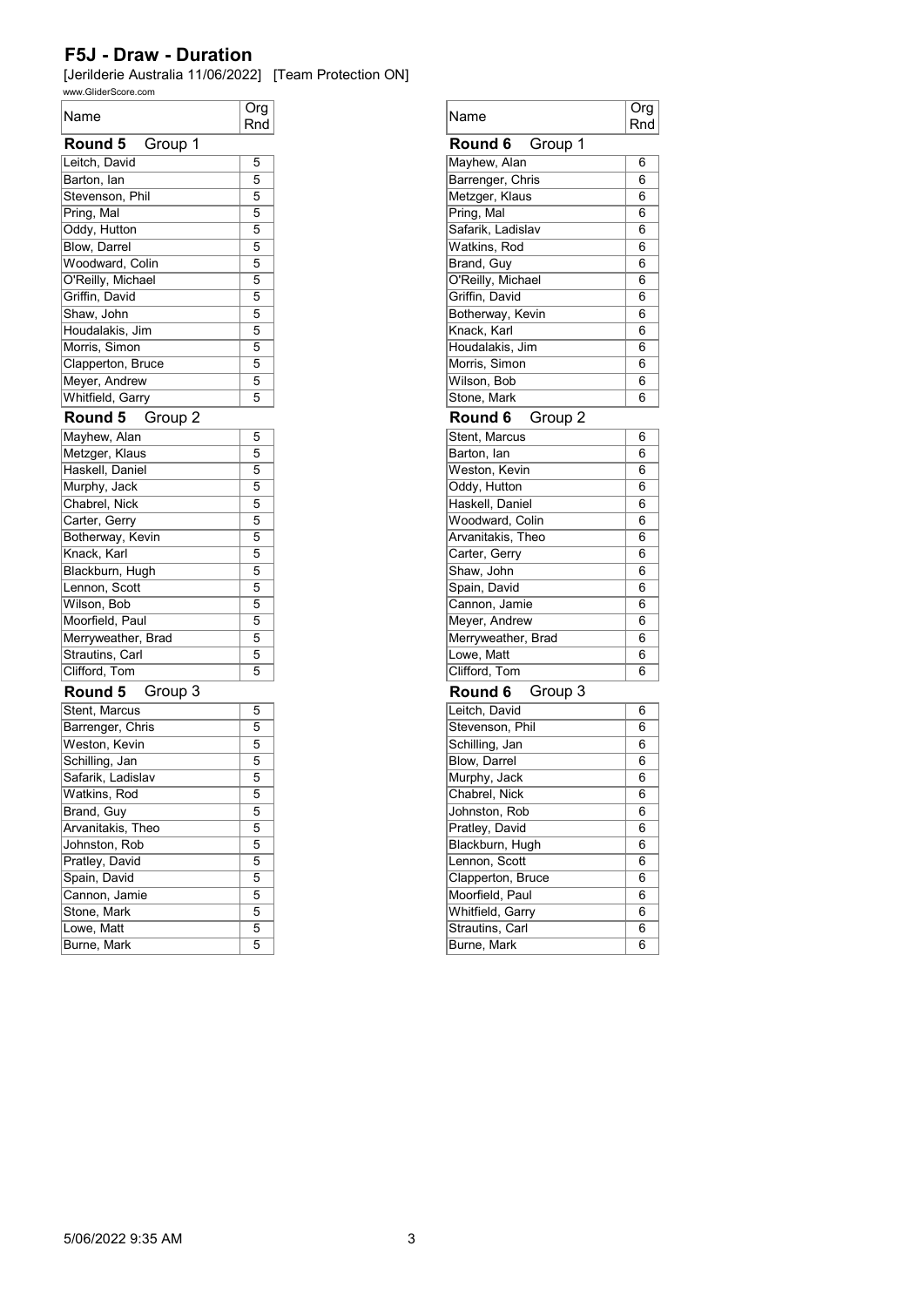| Name                | Org |
|---------------------|-----|
| Round 7 Group 1     | Rnd |
| Stent, Marcus       | 7   |
| Metzger, Klaus      | 7   |
| Pring, Mal          | 7   |
| Safarik, Ladislav   | 7   |
|                     | 7   |
| Haskell, Daniel     | 7   |
| Murphy, Jack        | 7   |
| O'Reilly, Michael   | 7   |
| Griffin, David      |     |
| Pratley, David      | 7   |
| Spain, David        | 7   |
| Blackburn, Hugh     | 7   |
| Clapperton, Bruce   | 7   |
| Meyer, Andrew       | 7   |
| Strautins, Carl     | 7   |
| Burne, Mark         | 7   |
| Round 7<br>Group 2  |     |
| Leitch, David       | 7   |
| Barrenger, Chris    | 7   |
| Stevenson, Phil     | 7   |
| Schilling, Jan      | 7   |
| <b>Blow, Darrel</b> | 7   |
| Brand, Guy          | 7   |
| Chabrel, Nick       | 7   |
| Carter, Gerry       | 7   |
| Shaw, John          | 7   |
| Houdalakis, Jim     | 7   |
| Lennon, Scott       | 7   |
| Wilson, Bob         | 7   |
| Moorfield, Paul     | 7   |
| Merryweather, Brad  | 7   |
| Lowe, Matt          | 7   |
| Group 3<br>Round 7  |     |
| Mayhew, Alan        | 7   |
| Barton, lan         | 7   |
| Weston, Kevin       | 7   |
| Oddy, Hutton        | 7   |
| Watkins, Rod        | 7   |
| Woodward, Colin     | 7   |
| Arvanitakis, Theo   | 7   |
| Johnston, Rob       | 7   |
| Botherway, Kevin    | 7   |
| Knack, Karl         | 7   |
| Cannon, Jamie       | 7   |
| Morris, Simon       | 7   |
| Stone, Mark         | 7   |
| Whitfield, Garry    | 7   |
| Clifford, Tom       | 7   |

| Name                          | Org<br>Rnd |
|-------------------------------|------------|
| Group 1<br>Round 8            |            |
| Leitch, David                 | 8          |
| Barrenger, Chris              | 8          |
| Metzger, Klaus                | 8          |
| Schilling, Jan                | 8          |
| Watkins, Rod                  | 8          |
| Woodward, Colin               | 8          |
| O'Reilly, Michael             | 8          |
| Carter, Gerry                 | 8          |
|                               |            |
| Pratley, David                | 8          |
| Knack, Karl                   | 8          |
| Blackburn, Hugh               | 8          |
| Clapperton, Bruce             | 8          |
| Moorfield, Paul               | 8          |
| Lowe, Matt                    | 8          |
| Clifford, Tom                 | 8          |
| Round 8<br>Group 2            |            |
| Mayhew, Alan                  | 8          |
| Weston, Kevin                 | 8          |
| Oddy, Hutton                  | 8          |
| Blow, Darrel                  | 8          |
| Murphy, Jack                  | 8          |
| Chabrel, Nick                 | 8          |
| Griffin, David                | 8          |
| Botherway, Kevin              | 8          |
| Spain, David                  | 8          |
| Cannon, Jamie                 | 8          |
| Lennon, Scott                 | 8          |
| Wilson, Bob                   | 8          |
| Meyer, Andrew                 | 8          |
| Whitfield, Garry              | 8          |
| Burne, Mark                   | 8          |
| Group 3<br>Round 8            |            |
| Stent, Marcus                 | 8          |
| Barton, lan                   | 8          |
| Stevenson, Phil               | 8          |
| Pring, Mal                    | 8          |
| Safarik, Ladislav             | 8          |
|                               | 8          |
| Haskell, Daniel<br>Brand, Guy | 8          |
| Arvanitakis, Theo             | 8          |
|                               |            |
| Johnston, Rob                 | 8          |
| Shaw, John                    | 8          |
| Houdalakis, Jim               | 8          |
| Morris, Simon                 | 8          |
| Stone, Mark                   | 8          |
| Merryweather, Brad            | 8          |
| Strautins, Carl               | 8          |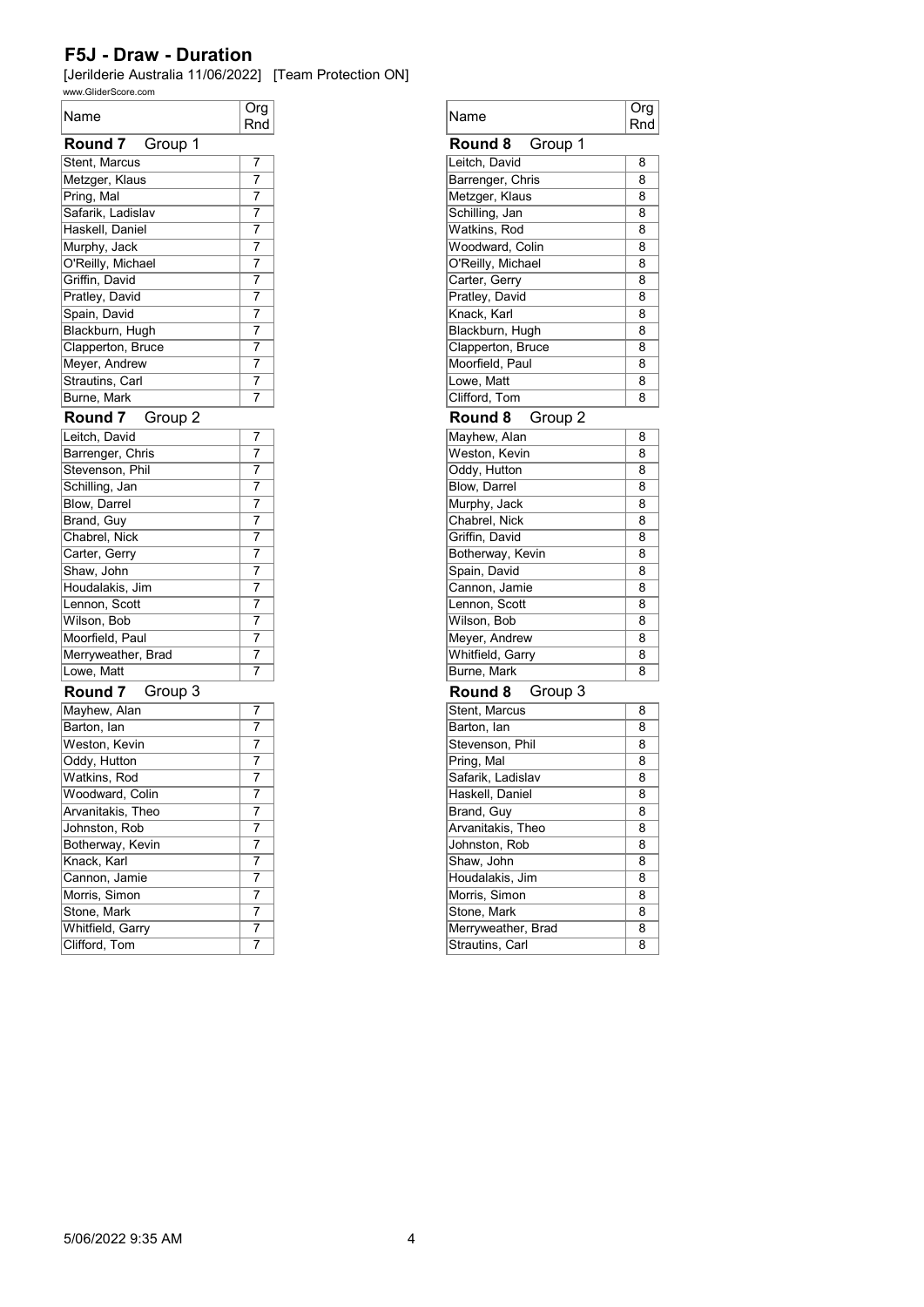[Jerilderie Australia 11/06/2022] [Team Protection ON]

| www.GliderScore.com |            |
|---------------------|------------|
| Name                | Org<br>Rnd |
| Group 1<br>Round 9  |            |
| Leitch, David       | 9          |
| Weston, Kevin       | 9          |
| Oddy, Hutton        | 9          |
| Watkins, Rod        | 9          |
| Brand, Guy          | 9          |
| Chabrel, Nick       | 9          |
| Griffin, David      | 9          |
| Pratley, David      | 9          |
| Spain, David        | 9          |
| Houdalakis, Jim     | 9          |
| Clapperton, Bruce   | 9          |
| Stone, Mark         | 9          |
| Merryweather, Brad  | 9          |
| Strautins, Carl     | 9          |
| Clifford, Tom       | 9          |
|                     |            |
| Round 9<br>Group 2  |            |
| Mayhew, Alan        | 9          |
| Barrenger, Chris    | 9          |
| Metzger, Klaus      | 9          |
| Schilling, Jan      | 9          |
| Haskell, Daniel     | 9          |
| Woodward, Colin     | 9          |
| O'Reilly, Michael   | 9          |
| Johnston, Rob       | 9          |
| Shaw, John          | 9          |
| Cannon, Jamie       | 9          |
| Morris, Simon       | 9          |
| Wilson, Bob         | 9          |
| Meyer, Andrew       | 9          |
| Whitfield, Garry    | 9          |
| Burne, Mark         | 9          |
| Group 3<br>Round 9  |            |
| Stent, Marcus       | 9          |
| Barton, lan         | 9          |
| Stevenson, Phil     | 9          |
| Pring, Mal          | 9          |
| Safarik, Ladislav   | 9          |
| Blow, Darrel        | 9          |
| Murphy, Jack        | 9          |
| Arvanitakis, Theo   | 9          |
| Carter, Gerry       | 9          |
| Botherway, Kevin    | 9          |
| Knack, Karl         | 9          |
| Blackburn, Hugh     | 9          |
| Lennon, Scott       | 9          |
| Moorfield, Paul     | 9          |
| Lowe, Matt          | 9          |

| Org<br>Rnd | Name                                 | <b>Org</b><br>Rnd |
|------------|--------------------------------------|-------------------|
|            | Round 10 Group 1                     |                   |
| 9          | Leitch, David                        | 10                |
| 9          | Barton, lan                          | 10                |
| 9          | Weston, Kevin                        | 10                |
| 9          | Schilling, Jan                       | 10                |
| 9          | Oddy, Hutton                         | 10                |
| 9          | Watkins, Rod                         | 10                |
| 9          | Murphy, Jack                         | 10                |
| 9          | Arvanitakis, Theo                    | 10                |
| 9          | Johnston, Rob                        | 10                |
| 9          | Shaw, John                           | 10                |
| 9          | Knack, Karl                          | 10                |
| 9          | Blackburn, Hugh                      | 10                |
| 9          | Wilson, Bob                          | 10                |
| 9          | Meyer, Andrew                        | 10                |
| 9          | Strautins, Carl                      | 10                |
|            |                                      |                   |
|            | Round 10 Group 2                     |                   |
| 9          | Stent, Marcus                        | 10                |
| 9          | Barrenger, Chris                     | 10                |
| 9          | Stevenson, Phil<br>Safarik, Ladislav | 10                |
| 9          |                                      | 10                |
| 9          | Haskell, Daniel                      | 10                |
| 9          | Brand, Guy                           | 10                |
| 9          | O'Reilly, Michael                    | 10                |
| 9          | Griffin, David                       | 10                |
| 9          | Pratley, David                       | 10                |
| 9          | Spain, David                         | 10                |
| 9          | Cannon, Jamie                        | 10                |
| 9          | Lennon, Scott                        | 10                |
| 9          | Moorfield, Paul                      | 10                |
| 9          | Whitfield, Garry                     | 10                |
| 9          | Clifford, Tom                        | 10                |
|            | Round 10<br>Group 3                  |                   |
| 9          | Mayhew, Alan                         | 10                |
| 9          | Metzger, Klaus                       | 10                |
| 9          | Pring, Mal                           | 10                |
| 9          | Blow, Darrel                         | 10                |
| 9          | Woodward, Colin                      | 10                |
| 9          | Chabrel, Nick                        | 10                |
| 9          | Carter, Gerry                        | 10                |
| 9          | Botherway, Kevin                     | 10                |
| 9          | Houdalakis, Jim                      | 10                |
| 9          | Morris, Simon                        | 10                |
| 9          | Clapperton, Bruce                    | 10                |
| 9          | Stone, Mark                          | 10                |
| 9          | Merryweather, Brad                   | 10                |
| 9          | Lowe, Matt                           | 10                |
| 9          | Burne, Mark                          | 10                |